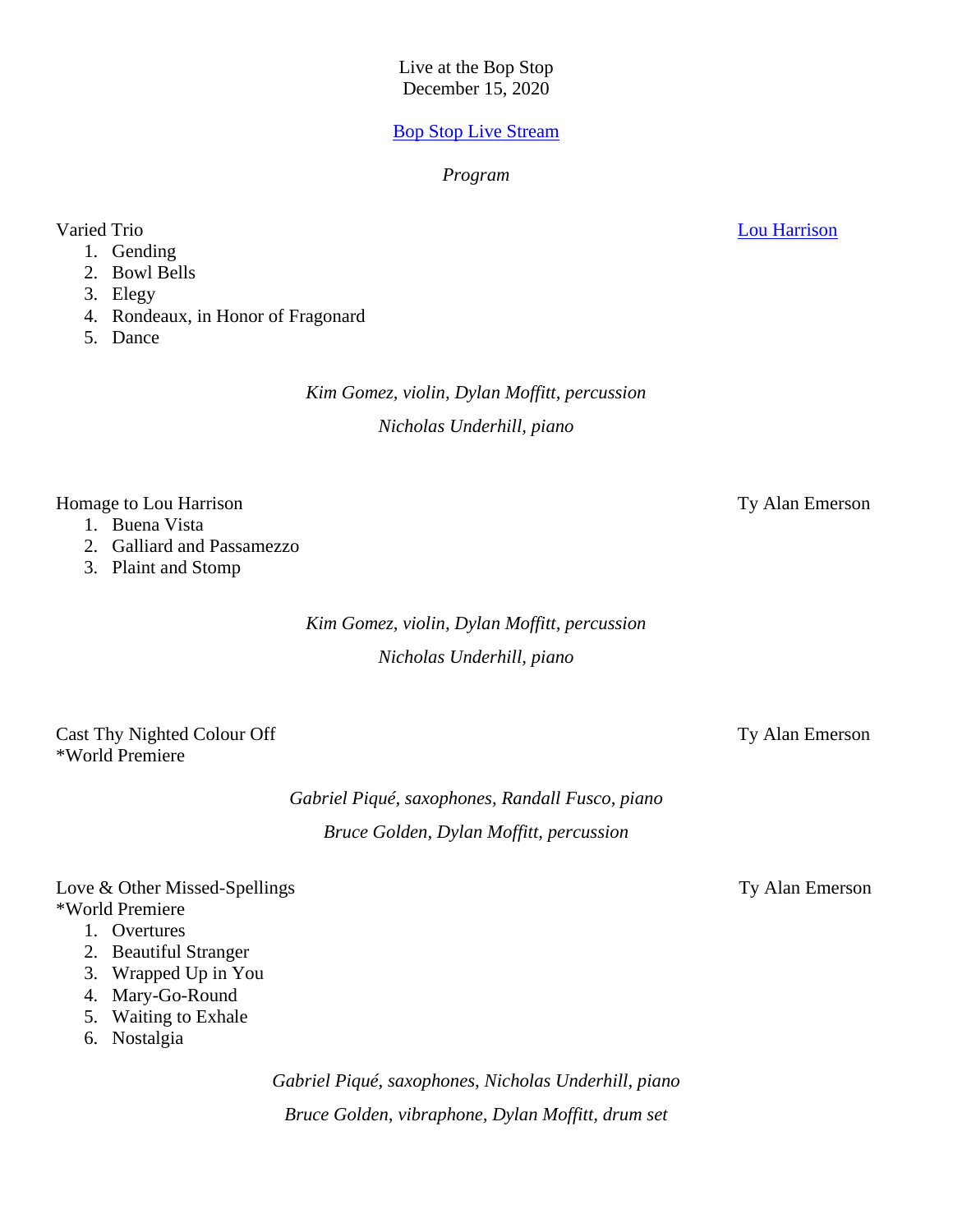## **NOTES**

On December 15, 2020, at 7 pm, the Cleveland Chamber Collective will present a free, live-streamed concert from the Bop Stop in Cleveland. This show will feature music by Lou Harrison and local composer Ty Alan Emerson. Joining band members Nicholas Underhill, Dylan Moffitt, and Kim Gomez, are special guests Randall Fusco, Bruce Golden, and Gabriel Pique, on a program of adventurous, genre-crossing music.

Harrison's *Varied Trio* is well-known for its "varied" collection of instruments and influence, from rice bowls and baking sheets, to Indian Raga and Balinese Gamelan. This work, along with many from Harrison's catalogue, displays his love and respect for diversity in music, and, in typical American-Maverick fashion, breaks apart the expectations of Western Art Music. Harrison's work also helped elevate the use of percussion from a background color to a featured, and oftentimes, lead voice.

Eclecticism in music is the tenor of the Chamber Collective's concert. Following *Varied Trio*, the band will present movements from Emerson's *Homage to Lou*, composed in honor of Harrison's centennial. The second half of the program will feature the world premieres of Emerson's *Cast Thy Nighted Colour Off* and *Love and Other Missed-Spellings*.

Regarding *Cast Thy Nighted Colour Off,* the composer writes: "*Cast...*, for me, is deeply personal. It was composed during a volatile period in my life, filled with rage and despair. I channeled what I could into this piece, like shouting into a hole. I literally used the rhythms of powerful words like Love, Rage, Pain, etc, as translated from Morse code."

The six-movement collection, *Love and Other Missed-Spellings*, reaches back across Emerson's catalogue, and reimagines selected movements for something akin to a Jazz quartet. Emerson quips, "Folks like Sal Martirano and Chris Rouse showed me it was OK to embrace my inner Rock star." Movements like, *Overtures* and *Mary-Go-Round* race with a Heavy Metal voracity, while *Beautiful Stranger* and *Waiting to Exhale*, exude sensuality.

This concert is made possible with generous support from Cuyahoga Arts and Culture, Ohio Arts Council, the Bascom Little Fund, and our partner The Music School Settlement and the Bop Stop.

### **BIOS**

**Kim Gomez** has been a member of The Cleveland Orchestra since 1990. A native of Louisville, Kentucky, Ms. Gomez grew up in a musical family; she studied at the Peabody Conservatory, then earned a Bachelor of Music degree and an Artist Diploma from the Cleveland Institute of Music, where she was a concerto competition winner. Her teachers have included David Cerone, Josef Gingold, Daniel Heifetz, Virginia Schneider, David Updegraff, Donald Weilerstein, and Mimi Zweig. Ms. Gomez has appeared on three occasions as a soloist with the Louisville Symphony Orchestra and has made solo appearances with the Berlin Symphony Orchestra and the Cleveland Institute of Music Orchestra. Kim and her husband James have six children.

Pianist/Composer **Nicholas Underhill** holds a Master of Music Degree in Piano from the New England Conservatory of Music. His teachers include Monica Jakuc, Konrad Wolff, Katja Andy, Edmund Battersby and Russell Sherman. He has performed solo recitals in Carnegie Recital Hall, Merkin Concert Hall and in Chicago on the Dame Myra Hess concert series. He is currently the pianist for the Cleveland Chamber Collective, of which he is a founding member, and the No Exit New Music Ensemble. He has performed concertos with the Cleveland Chamber Symphony, the Ohio Chamber Orchestra, the Lakeside Symphony and the San Jose Symphony Orchestra. Underhill has received critical acclaim from Donald Rosenberg for his solo piano album, "Light and Sirius", as well as from Bernard Holland, for his Piano Trio #1.

He has taught piano at Hiram College, Mt. Union College and Willougby school of Fine arts, as well as numerous schools in Boston and New York City. From 2006 to 2016 he taught composition and other music courses at Cleveland State University. Underhill studied composition at Hampshire College, Amherst College, and the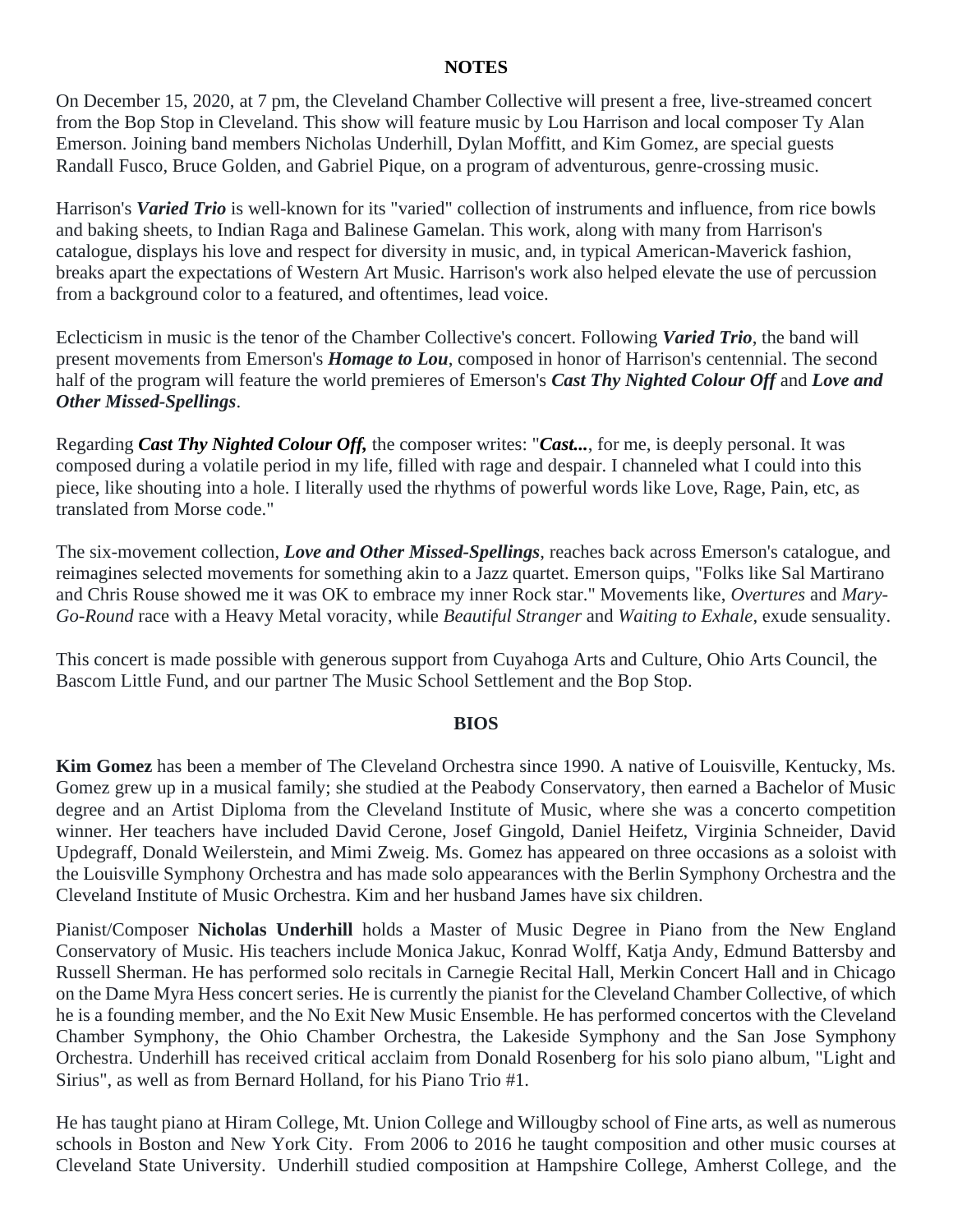New England Conservatory of Music. As a composer he has been commissioned by the Cleveland Orchestra, the Gramercy Trio, and various members of the Cleveland Orchestra. He currently teaches privately and lives in Cleveland with his wife, Mary Kay Fink of the Cleveland Orchestra.

**Dylan Moffitt**, is often recognized for his versatility as a percussionist in the classical and world music genres. In 2009, Moffitt appeared as a soloist with The Cleveland Orchestra alongside renowned artists Alisa Weilerstein and Jamey Haddad in performances of Golijov's, Azul for cello and orchestra. He currently serves as principal percussionist and frequent soloist with the Firelands Symphony where in 2013, founded his "Drumming with Dylan" educational outreach program. The program has since been recognized by the Cleveland Orchestra and was featured in the orchestra's "At Home" residency this past summer season. Dylan performs regularly with the Wheeling Symphony, Pittsburgh Opera, Ohio Valley Symphony, Blossom Festival Band, Apollos Fire, the Cleveland Chamber Collective and has in past years appeared with the Cleveland Orchestra. Dylan specializes in various styles of world music, Brazilian percussion in particular. Following multiple trips to Brazil, Dylan began directing the Cleveland-based samba school, Samba Joia. In 2013, Moffitt joined the percussion faculty of the Oberlin College Conservatory of Music and has since joined the percussion faculty at Cuyahoga Community College. Dylan attended the Cleveland Institute of music for both his undergraduate and Master degrees. His principal teachers include Richard Weiner, Paul Yancich and Jamey Haddad.

**[Ty Alan Emerson](https://tyalanemerson.com/)** has been presenting music in Cleveland since 2000. Following two terms as president of the Cleveland Composers' Guild, he is currently Director for the Cleveland Chamber Collective. He has been commissioned by the Collective, No Exit, and ASSEM3LY, with other notable performances by Zeitgeist, Quorum, Gary Louie, and The Peabody Wind Ensemble. His work has been featured at music festivals from Bowling Green, OH to Huddersfield, England. In addition to his work for the concert hall, Emerson has composed and arranged works for the stage including several shows with The Musical Theater Project in Cleveland, and a season with the Texas Shakespeare Festival. Recently he was hired by [Fader Music](https://www.fadermusicandsound.com/) and Sound to help create the welcome trailer for the [Cleveland International Film Festival No. 43,](https://www.youtube.com/watch?v=Uynr2gADidc&feature=emb_logo) which featured Randall Fusco. Notable awards include: MTNA/OMTA Composer of the Year, two Individual Excellence Awards from the Ohio Arts Council, and the ASCAP Morton Gould Award. Most recently his *Prospero on the Beach* was featured on a CD by ASSEM3LY, and is available through Albany Records.

# **SPECIAL GUESTS**

**Randall Fusco** is an active soloist and collaborative pianist and has taught at Hiram College since 1987. He has performed a wide variety of standard and modern chamber music with members of the Cleveland Orchestra, Chicago Symphony, Pittsburgh Symphony, and the Metropolitan Opera Orchestra. He has performed on the chamber music series of Rocky River Chamber Music, Kent Blossom, Arts Renaissance Tremont, Cleveland Institute of Music and Dana School of Music. He has served as staff pianist for the John Mack Oboe Camp, the International Women's Brass Festival, the Bassoon, Trombone and Bass Institutes at the Interlochen Arts Academy, and has presented master classes at Youngstown State University and the Western Reserve Piano Teachers Association. Mr. Fusco was professor of music of music at Hiram College from 1988-2018.

**Bruce Golden** is a graduate of the Cleveland Institute of Music where he received his Bachelor and Master degrees in Percussion Performance. His principal teachers include Richard Weiner and Cloyd Duff. Bruce served as Principal Percussionist with the Toledo Symphony from 1984-2005 and has performed with the Toledo Opera and Toledo Ballet companies. He has also performed with the Colorado Music Festival as well as the Cleveland Orchestra, Colorado Symphony, Nashua Symphony and Indian Hill Symphony. Bruce is currently a member of the Cleveland Pops Orchestra. He has served on the faculty of University of Toledo and is currently on the faculty at Cleveland State University.